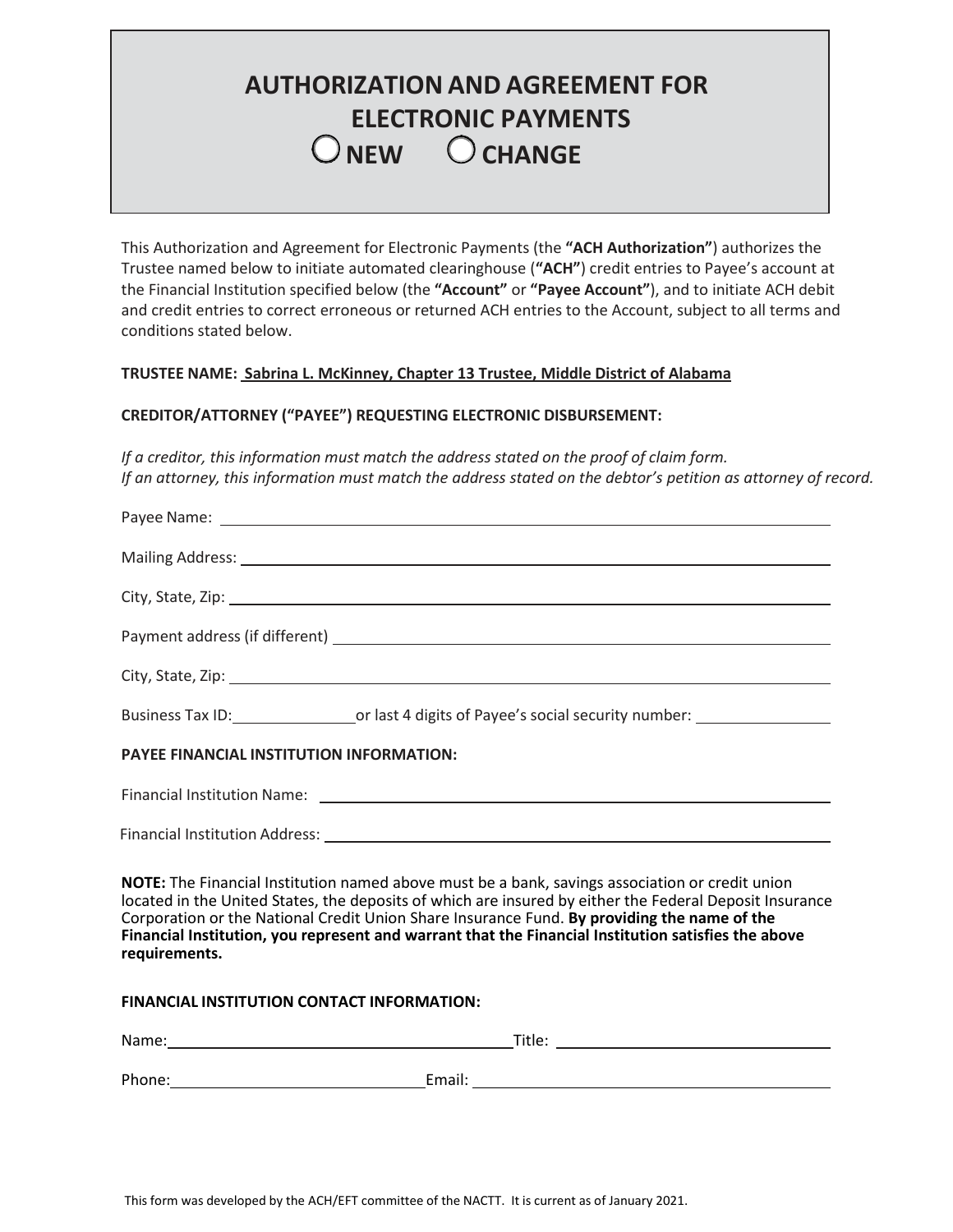**Account Verification:** Trustee may use one or more methods of verifying the existence of the Account and that it is held in the name of Payee. You agree that these methods may include (1) contacting the Financial Institution; (2) using a third party account verification service; and (3) making small (\$1.00 or less) ACH credits to the Account and asking Payee to confirm that those credits have been received and the amount of such credits. If Trustee is unable to verify the Account using these methods, Trustee may not be able to setup electronic disbursements to Payee.

**PAYEE ACCOUNT INFORMATION:** (Must match the Financial Institution's account information for Payee's company/firm.)

| Type of Account: Checking C Savings                   |  |
|-------------------------------------------------------|--|
|                                                       |  |
|                                                       |  |
| PAYEE ADDRESS, AS KNOWN BY THE FINANCIAL INSTITUTION: |  |
|                                                       |  |
|                                                       |  |

**Please be advised the voucher will be available on the National Data Center website at [www.ndc.org](http://www.ndc.org/)**

Payment vouchers contain private information. Payee agrees that it is Payee's responsibility to keep all Account information secure, including login and password information for any website.

#### **ADDITIONAL AGREEMENTS AND ACKNOWLEDGMENTS:**

(1) By providing this ACH Authorization, you agree on behalf of the Payee that Trustee may obtain information from third parties, including credit reports and other consumer reports regarding the named Payee, to verify Payee's identity and to verify other information that you are providing in this ACH Authorization.

(2) Payee agrees at all times to (a) review all ACH receipts (vouchers, received electronically via the NDC) promptly upon receipt; (b) notify Trustee promptly if any ACH receipt reflects any ACH transaction that appears to have been made in an incorrect amount or is otherwise in error; and (c) cooperate with Trustee in correcting any transactionerrors.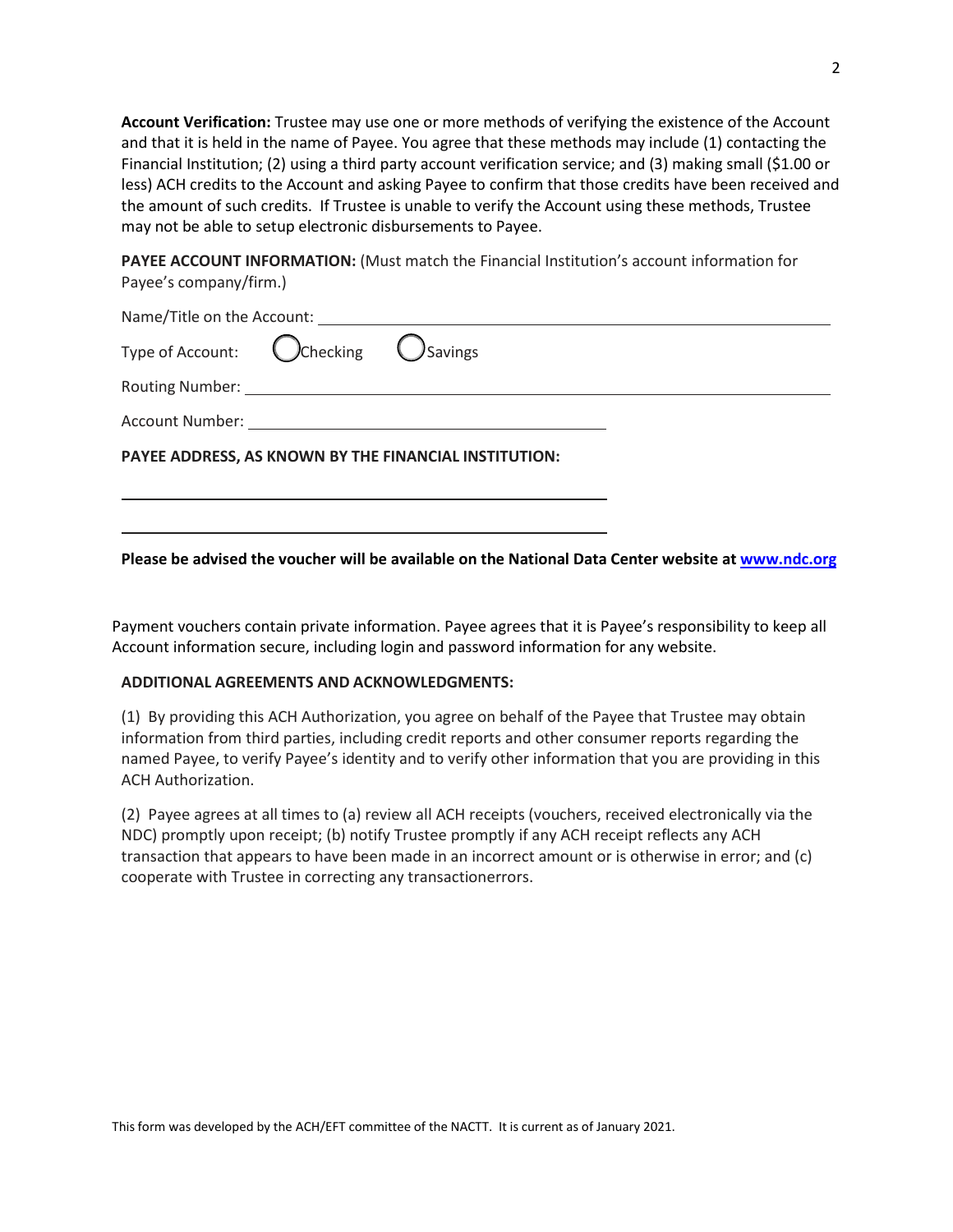Payee acknowledges that it is solely responsible for maintaining internal controls to minimize the risks that the Payee Account will be accessed by unauthorized persons or that payments made to the Payee Account will be misdirected, transferred out of the Account without the Payee's authorization, or otherwise misused. Such controls could include, for example, (i) the use of dual controls so that no single individual may approve or initiate payments to or from the Payee Account; (ii) reviews of all ACH receipts referred to in clause (a) above by two individuals so as to ensure independence and to protect Payee from errors or misconduct; and (iii) routine audits of the Account to confirm its proper use and that all payments are received and used as intended by Payee.

(3) Payee acknowledges and agrees that this ACH Authorization does not authorize Payee to initiate ACH entries of any type to any account of Trustee, unless such ACH entry is specifically authorized by Trustee in writing (which authorization may be provided to Payee by email).

(4) This ACH Authorization does not require Trustee to send payments to Payee only by ACH. Trustee may elect to send one or more payments by check or other method, while still sending other payments by ACH.

(5) Payee agrees to indemnify, protect, and hold harmless Trustee, his or her agents, servants, employees, and all persons acting on behalf of Trustee from any claim, liability or damages whatsoever, including, but not limited to, bank fees, court costs, attorneys' fees and interest, however caused, arising directly or indirectly out of the implementation operation or termination of this ACH Authorization or any failure of or delay in any of the foregoing.

**AUTHORIZATIONS:** Trustee is hereby authorized to initiate ACH credit entries to the Payee Account indicated above. Trustee is further authorized to initiate ACH credit or debit entries to the Payee Account to correct any erroneous or returned ACH entries. This ACH Authorization is effective as of the date signed below and will remain in force and effect until either (1) Trustee receives written notification from Payee or Payee's authorized representative of its termination of this authorization, in such time and such manner as to afford Trustee a reasonable opportunity to act on it; or (2) Trustee terminates this authorization. Payee may terminate this ACH Authorization by contacting Trustee at:

Email: [mckinneys@ch13mdal.org](mailto:mckinneys@ch13mdal.org) or [peekm@ch13mdal.org](mailto:peekm@ch13mdal.org)

## OR

Telephone: 334-262-8371, and speaking with the Chapter 13 Trustee or the Trustee's Comptroller

Unless this ACH Authorization is terminated, Trustee may continue to send the electronic payment to the Financial Institution indicated above until notified by Payee or Payee's authorized representative that a change must be made to the Financial Institution receiving the electronic payment. If Payee's Financial Institution information changes, Payee agrees to submit to Trustee an updated ACH Authorization. Trustee may terminate this ACH Authorization for any reason, including, without limit, if any electronic payment sent by Trustee to the Payee Account is rejected by Payee or the Financial Institution.

**Certification of Authority: By signing this ACH Authorization as a representative of Payee, you certify that (1) you have the authority to sign this ACH Authorization on behalf of the Payee and to bind the Payee to this ACH Authorization; and (2) the Payee Account is held in the name of the Payee and was established and is held for business purposes and not for personal, family or household purposes.**